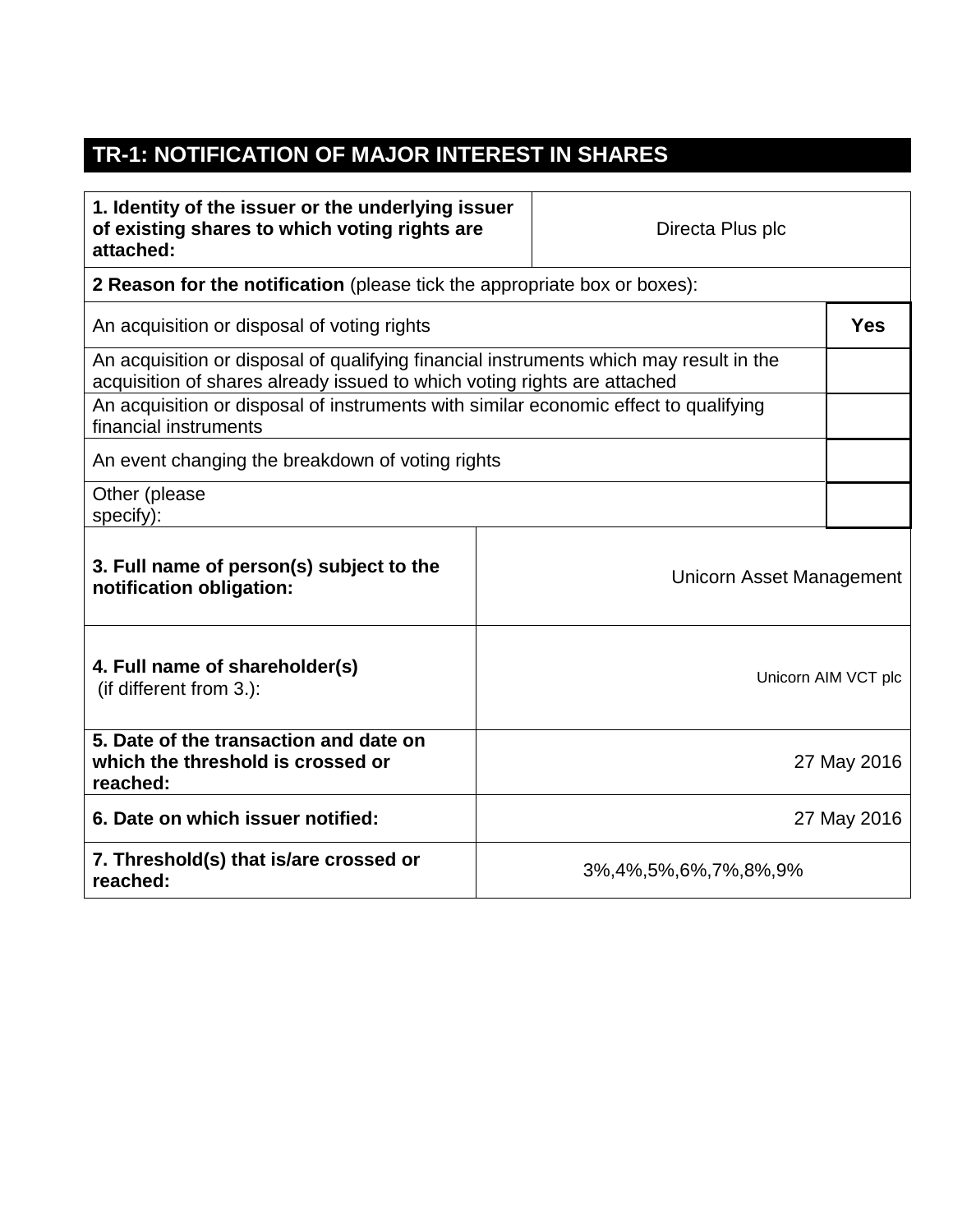| 8. Notified details:                                                                     |                                            |                                                      |                            |                                   |                 |                    |      |
|------------------------------------------------------------------------------------------|--------------------------------------------|------------------------------------------------------|----------------------------|-----------------------------------|-----------------|--------------------|------|
| A: Voting rights attached to shares                                                      |                                            |                                                      |                            |                                   |                 |                    |      |
| Class/type of<br><b>Situation previous</b><br>to the triggering<br>shares<br>transaction |                                            | Resulting situation after the triggering transaction |                            |                                   |                 |                    |      |
| if possible using<br>the ISIN CODE                                                       | <b>Number</b><br><b>Number</b><br>οf<br>οf |                                                      | <b>Number</b><br>of shares | <b>Number of voting</b><br>rights |                 | % of voting rights |      |
| <b>Shares</b><br>Voting<br><b>Rights</b>                                                 | <b>Direct</b>                              | <b>Direct</b>                                        | Indirect                   | <b>Direct</b>                     | <b>Indirect</b> |                    |      |
| GB00BSM98843                                                                             |                                            |                                                      |                            |                                   |                 |                    |      |
|                                                                                          |                                            |                                                      | 4,000,000                  |                                   | 4,000,000       |                    | 9.05 |
|                                                                                          |                                            |                                                      |                            |                                   |                 |                    |      |

| <b>B: Qualifying Financial Instruments</b>           |                           |                                       |                                                                                                           |                       |  |
|------------------------------------------------------|---------------------------|---------------------------------------|-----------------------------------------------------------------------------------------------------------|-----------------------|--|
| Resulting situation after the triggering transaction |                           |                                       |                                                                                                           |                       |  |
| <b>Type of financial</b><br>instrument               | <b>Expiration</b><br>date | Exercise/<br><b>Conversion Period</b> | <b>Number of voting</b><br>rights that may be<br>acquired if the<br>instrument is<br>exercised/converted. | % of voting<br>rights |  |
|                                                      |                           |                                       |                                                                                                           |                       |  |

| C: Financial Instruments with similar economic effect to Qualifying Financial Instruments |                          |                           |                                          |                                                        |                    |              |
|-------------------------------------------------------------------------------------------|--------------------------|---------------------------|------------------------------------------|--------------------------------------------------------|--------------------|--------------|
| Resulting situation after the triggering transaction                                      |                          |                           |                                          |                                                        |                    |              |
| <b>Type of financial</b><br>instrument                                                    | <b>Exercise</b><br>price | <b>Expiration</b><br>date | Exercise/<br><b>Conversion</b><br>period | <b>Number of voting rights</b><br>instrument refers to | % of voting rights |              |
|                                                                                           |                          |                           |                                          |                                                        | <b>Nominal</b>     | <b>Delta</b> |
|                                                                                           |                          |                           |                                          |                                                        |                    |              |

| Total (A+B+C)                  |                             |
|--------------------------------|-----------------------------|
| <b>Number of voting rights</b> | Percentage of voting rights |
| 4,000,000                      | 9.05                        |